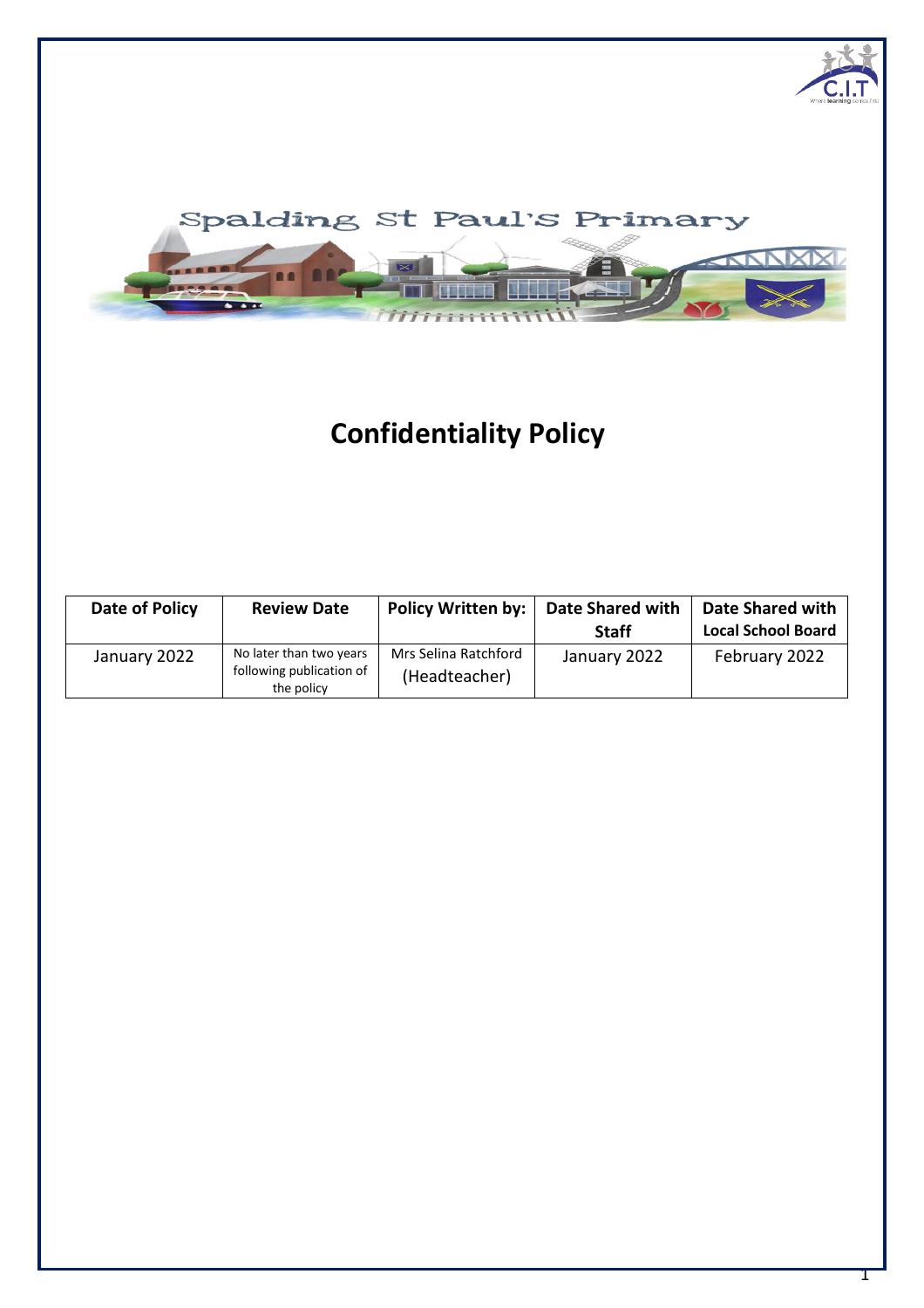### **Aims**

To protect the child at all times and to give all staff involved clear, unambiguous guidance as to their legal and professional roles and to ensure good practice throughout the school which is understood by pupils, parents / carers and staff.

## **Rationale**

At Spalding St Paul's Primary School we seek to put the child at the heart of the learning process and to provide a safe and secure learning environment. It seeks to address the issues, which may arise about confidentiality. It is committed to developing creative and positive ways for the child's voice to be heard whilst recognising the responsibility to use, hold and safeguard information received.

Sharing information unnecessarily is an erosion of trust. The school is mindful that all stakeholders place it in a position of trust and there is a general expectation that a professional approach will be used in all matters of confidentiality.

This policy should be read alongside the safeguarding policy.

## **Objectives**

- To provide consistent messages in school about handling information about children once it has been received.
- To foster an ethos of trust within the school.
- To ensure that staff, parents and pupils are aware of the school's confidentiality policy and procedures.
- To reassure pupils that their best interests will be maintained.
- To encourage children to talk to their parents and carers.
- To ensure that pupils and parents / carers know that the school staff cannot offer unconditional confidentiality.
- To ensure that there is equality of provision and access for all including rigorous monitoring of cultural, gender and special educational needs and disabilities.
- To ensure that if there are safeguarding issues then the correct procedure is followed.
- To ensure that confidentiality is a whole school issue and that in lessons ground rules are set for the protection of all.
- To understand that health professionals are bound by different codes of conduct.
- To ensure that parents have a right of access to any records the school may hold on their child but not to any other child that they do not have parental responsibility for.

#### **Guidelines**

All information about individual children is private and should only be shared with those staff that have a need to know.

All social services, medical and personal information about a child should be held in a safe and secure place, which cannot be accessed by individuals other than school staff.

The school continues to actively promote a positive ethos and respect for the individual.

The school has appointed a senior lead teacher for child protection who receives regular training.

There is clear guidance for the handling of child protection incidents. All staff have training on safeguarding issues in line with regulations.

There is clear guidance for procedures if a member of staff is accused of abuse.

Staff are aware that effective sex and relationship education, which brings an understanding of what is and is not acceptable in a relationship, can lead to a disclosure of a safeguarding issue.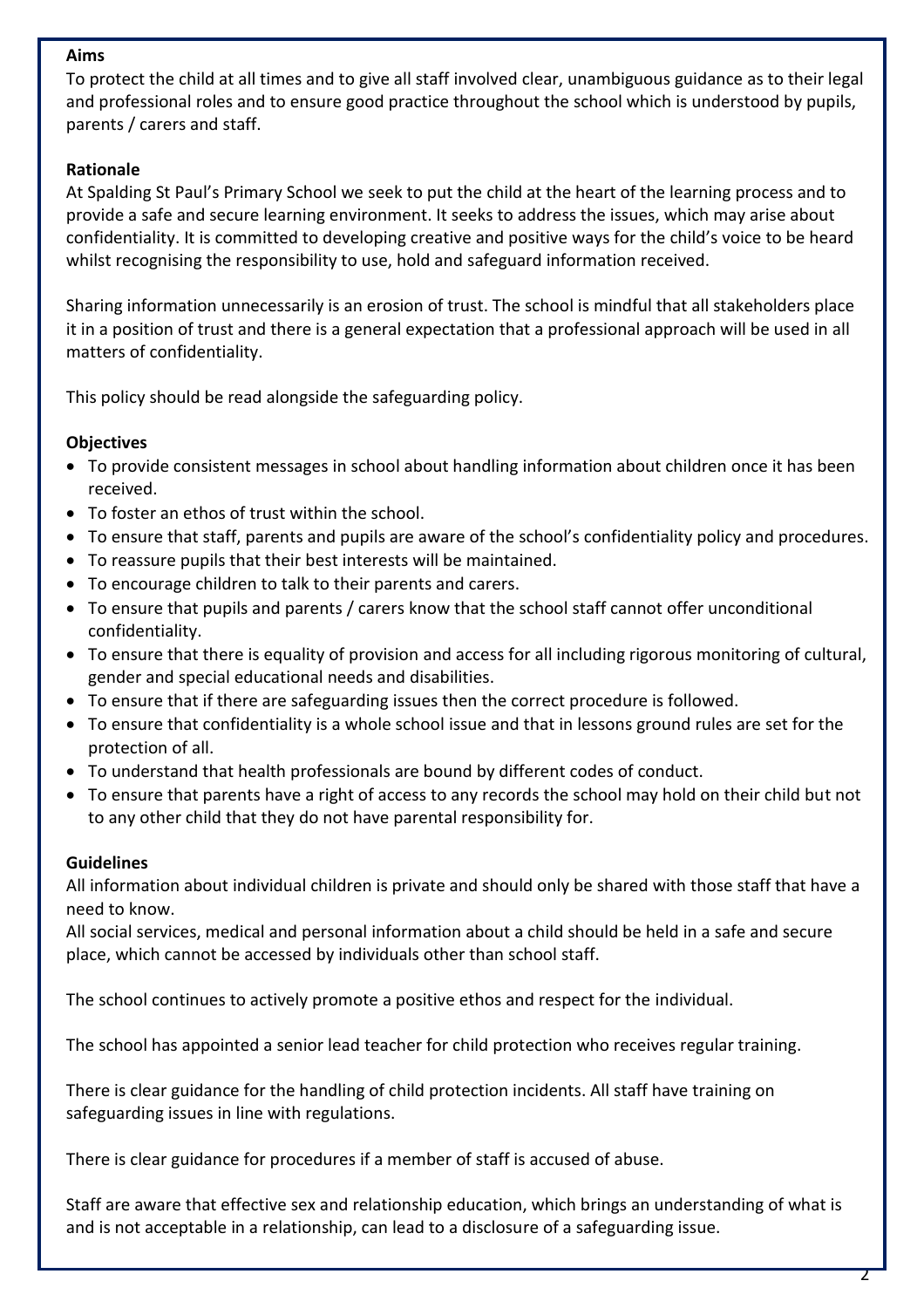Staff are aware of the need to handle all issues about different types of families in a sensitive manner.

Any intolerance about gender, faith, race, culture or sexuality is unacceptable and should follow the school's disciplinary policy.

Information collected for one purpose should not be used for another.

Parents / carers and children need to be aware that the school cannot guarantee total confidentiality and the school has a duty to report child protection issues.

The school prides itself on good communication with parents and carers and staff are always available to talk to children and parents / carers about issues that are causing concern. The school encourages children to talk to parents / carers about issues causing them concern and may in some cases support the children to talk to their parents. The school would share with parents any safeguarding disclosure before going on to inform the correct authorities, unless sharing this information increases risk for the child.

Parents / carers and children should feel reassured that in exceptional circumstances, confidentiality will not be broken.

All children have the right to the same level of confidentiality irrespective of gender, race, religion, medical concerns, special educational needs and disabilities. A lot of data is generated in schools by these categories but individual children should not be able to be identified.

The school has appointed three members of staff as Safeguarding Officers. Staff understand safeguarding procedures and training is undertaken in line with regulations.

Confidentiality is a whole school issue. Clear ground rules must be set for any classroom work such as circle time and other PHSE sessions dealing with sensitive issues such as sex and relationship, and drugs. Strategies are in place and all children are aware of them for dealing with sensitive information, which might fall outside the boundaries of child protection procedures. School needs to be proactive so children feel supported but information is not unnecessarily revealed in a public arena. Even when sensitive information appears to be widely known, it should not be assumed by those immediately involved that it is appropriate to discuss or share this information further.

Health professionals have their own code of practice dealing with confidentiality. Staff should be aware of children with medical needs and the class information sheet should be accessible to staff who need that information but not on general view to other parents / carers and children.

Photographs of children should not be used without parents / carers permission especially in the press and internet. The school gives clear guidance to parents about the use of cameras and videos during public school events.

Information about children will be shared with parents but only about their child. Parents should not have access to any other child's books, marks and progress grades at any time, including parents' evening. However, parents should be aware that information about their child would be shared with the receiving school when they change school.

All personal information about children, including social services records, should be regarded as confidential. It should be clearly understood by those who have access to it, and whether those concerned have access to all, or only some of the information.

Information regarding health reports such as speech therapy, medical reports, SEND reports, SEND minutes of meetings and social services minutes of meetings and reports will be securely filed.